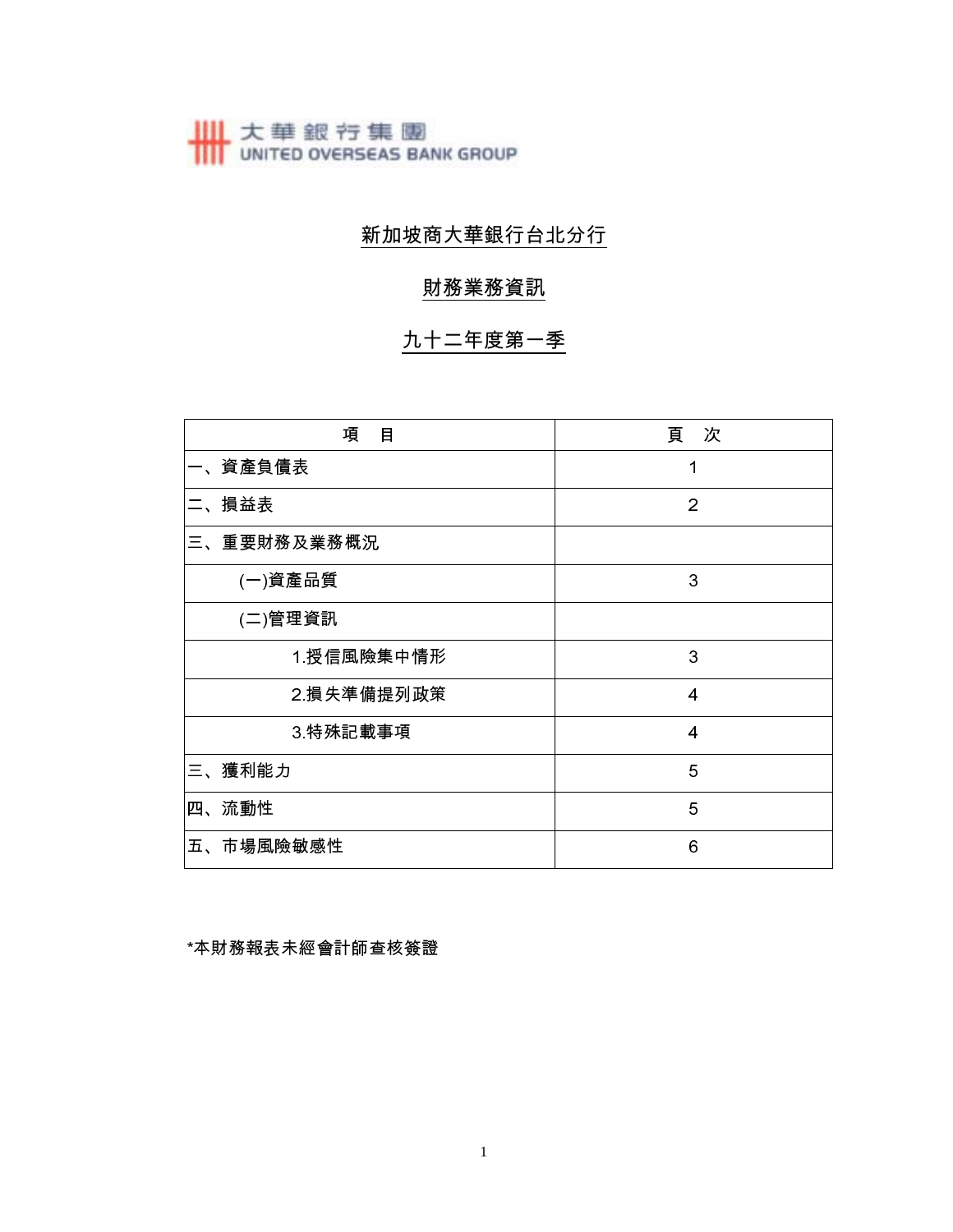**世**太華銀行集團

## 新加坡商大華銀行台北分行

## 資產負債表

單位 新台幣千元

| 資<br>產      | 額<br>金    | 負<br>債  | 額<br>金    |
|-------------|-----------|---------|-----------|
| 現金、存放央行及同業  | 3,217,476 | 央行及同業存款 | 4,062,500 |
| 慣入票券 淨額     | 0         | 存款及匯款   | 707,018   |
| 放款、貼現及買匯 淨額 | 4,054,114 | 央行及同業融資 | 0         |
| 基金及長期投資     | 0         | 其他負債    | 2,483,299 |
| 固定資產 淨額     | 3,900     | 淨<br>值  | 194,746   |
| 催收款 淨額      | 83,408    | 營運資金    | 152,500   |
| 承受擔保品 淨額    | 0         | 累積盈餘    | 42,246    |
| 其他資產        | 88,665    |         |           |
| 產 合 計<br>資  | 7,447,563 | 負債及淨值合計 | 7,447,563 |

| 主要或有及承諾事項             | 金<br>額    |
|-----------------------|-----------|
| 客戶尚未動用之不可撤銷放款承諾       | 8,718,303 |
| 附買回有價證券               | 無         |
| 佫類保證款項                | 2,113,966 |
| 附賣回有價證券               | 無         |
| 客戶已開發但未使用信用餘額         | 無         |
| 遠期外匯買賣合約              | 2,363,092 |
| 信託資產                  | 無         |
| 與利率有關之衍生性金融商品名目本金契約餘額 | 1,980,750 |
| (利率交換選擇權期貨及遠期合約)      | 無         |
| 與匯率有關之衍生性金融商品名目本金契約餘額 | 無         |
| (換匯選擇權期貨及遠期合約)        | 無         |
| 權益證券及商品有關之衍生性金融商品     | 無         |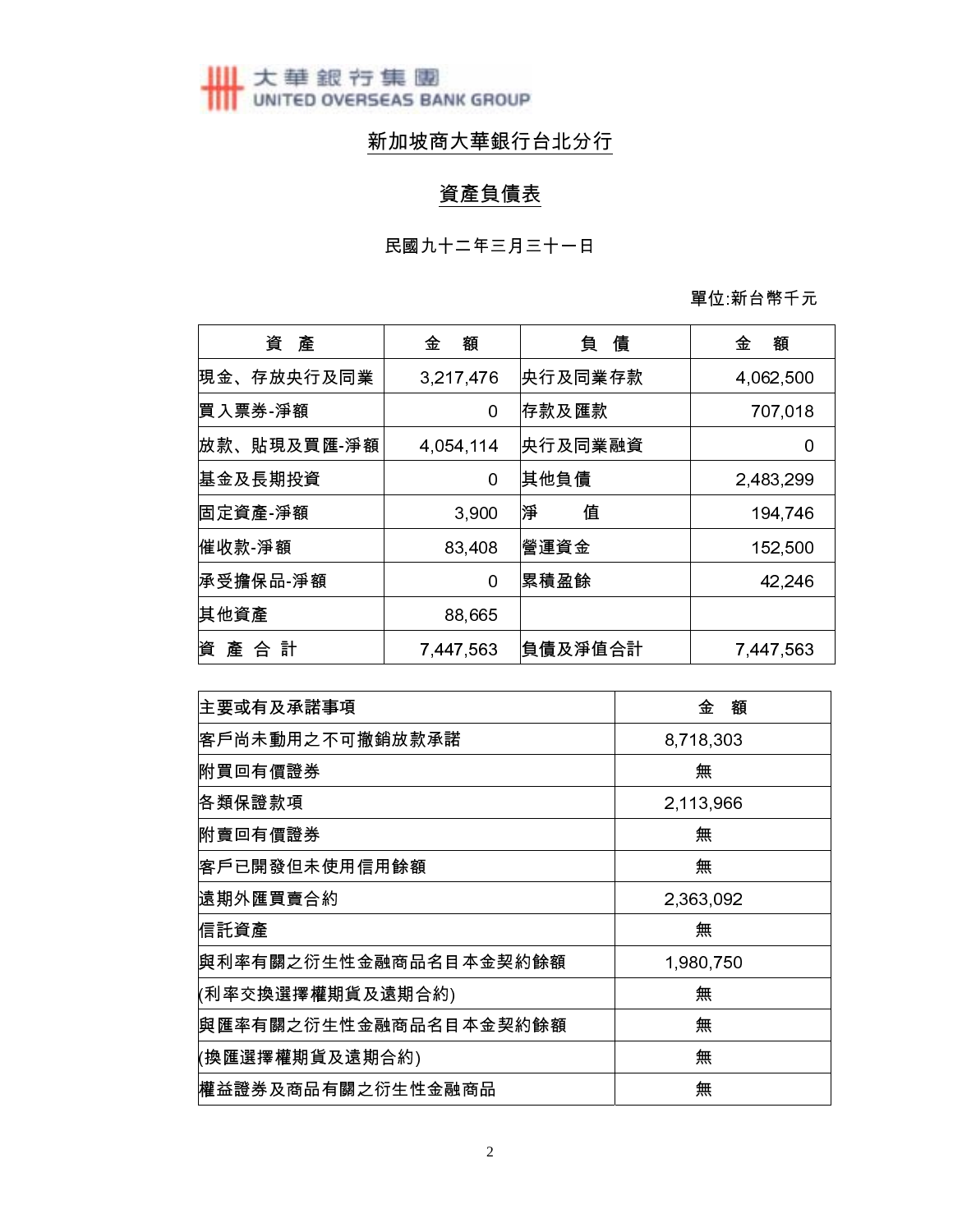大華銀行集團<br>
UNITED OVERSEAS BANK GROUP

## 損益表

民國九十二年一月一日至三月三十一日

### 單位 新台幣千元

| 項<br>目   | 金<br>額 |
|----------|--------|
| 營業收入     |        |
| 利息收入     | 60,428 |
| 買賣票券利益   | 0      |
| 買賣證券利益   | 0      |
| 手續費收入    | 5,263  |
| 其他營業收入   | 3,067  |
| 營業收入合計   | 68,758 |
| 營業支出     |        |
| 利息支出     | 32,786 |
| 買賣票券損失   | 0      |
| 買賣證券損失   | 0      |
| 各項提存     | 4,949  |
| 業務及管理費用  | 9,756  |
| 其他營業支出   | 5,402  |
| 營業支出合計   | 52,893 |
| 營業利益(損失) | 15,865 |
| 營業外收入    | 85     |
| 營業外支出    |        |
| 稅前淨利(損)  | 15,950 |
| 所得稅      |        |
| 稅後淨利(損)  | 15,950 |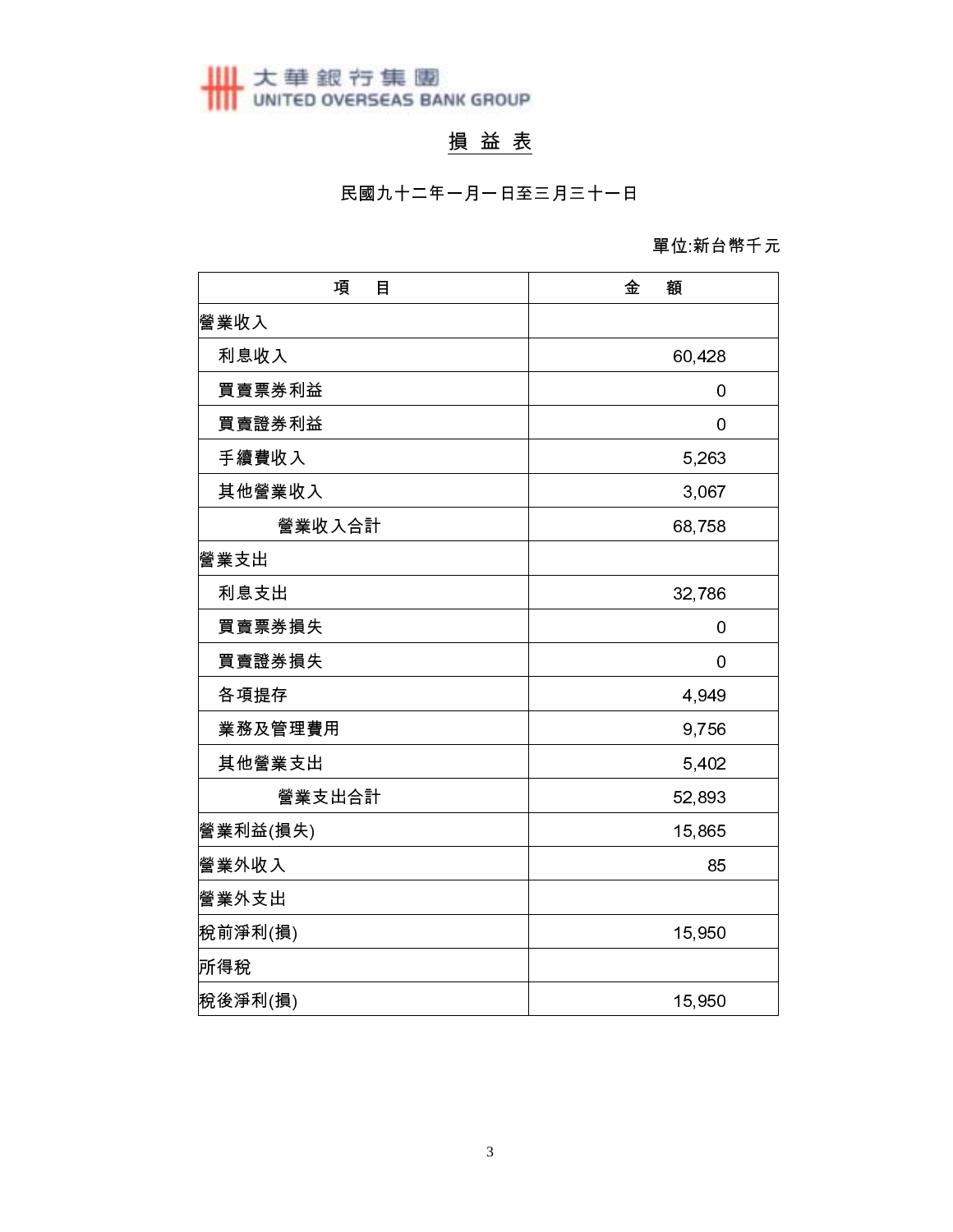# ■ 大華銀行集團<br>■ UNITED OVERSEAS BANK GROUP

### 重要財務及業務概況

(一) 資產品質

### 單位: 新台幣千元, %

| 日<br>期       |                       |         |
|--------------|-----------------------|---------|
| 項<br>目       | 九十二年三月三十一日 九十一年三月三十一日 |         |
| 逾期放款(含催收款)   | 83,408                | 194,808 |
| 催收款          | 83,408                | 194,808 |
| 逾放比率(註)      | 2.00                  | 5.95    |
| 應予觀察放款       |                       | 0       |
| 應予觀察放款佔總放款比率 |                       | Ω       |
| 帳列放款及催收款準備   | 39,421                | 129,637 |

註

- 逾期放款 (含催收款) 係依財政部 83.2.16 台財融第八三二二九  $1<sub>1</sub>$ 二八三四號函及 86.12.1 財政部台財融第八六六五六五六四號函 規定之列報逾期放款金額。
- 2. 逾放比率 = 逾期放款 (含催收款) ÷ (放款餘額 + 催收款)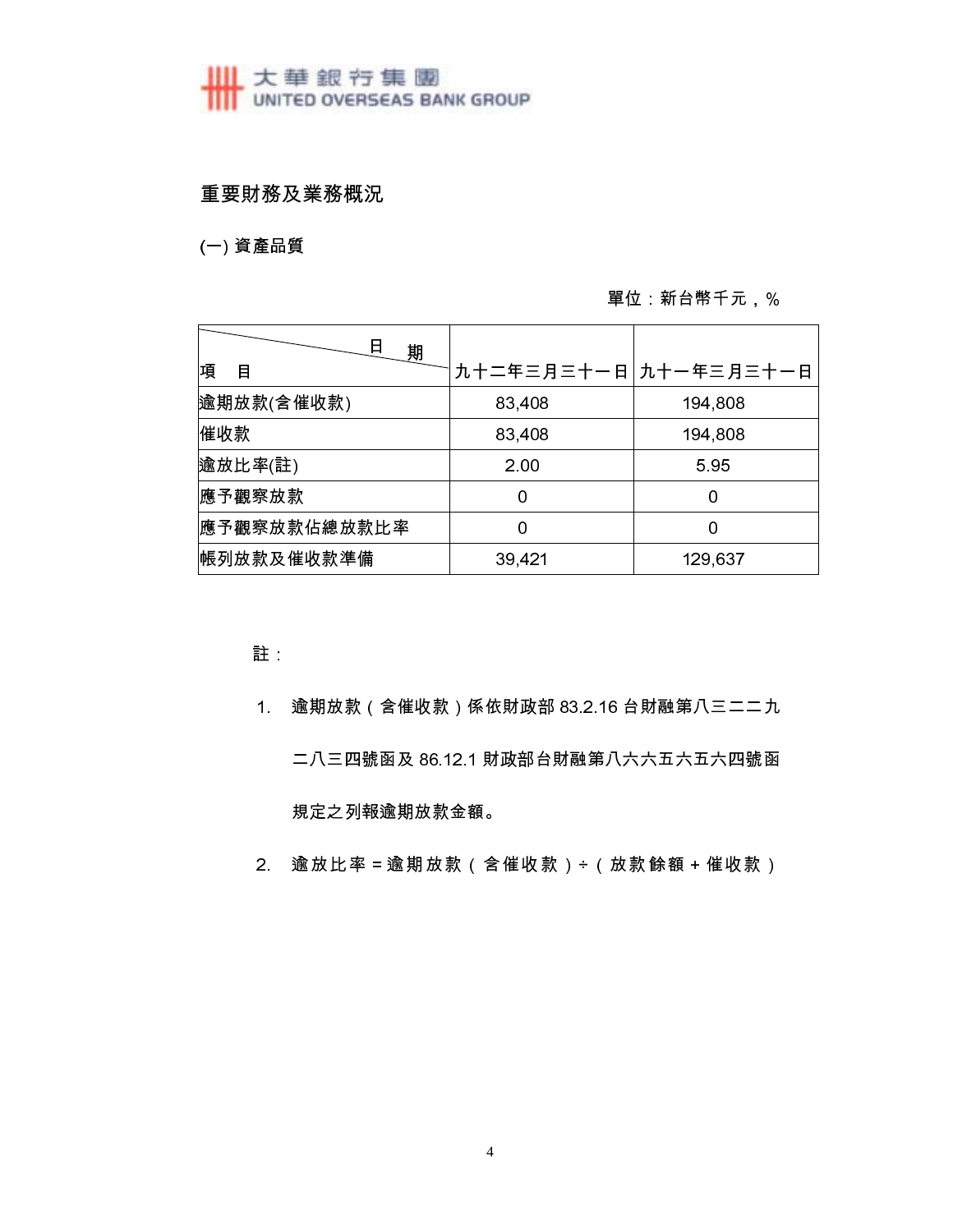# **HI 大華銀行集團**<br>
UNITED OVERSEAS BANK GROUP

(二) 管理資訊

#### 1. 授信風險集中情形

#### 單位 新台幣千元,%

| 日<br>期     |            |       |            |       |
|------------|------------|-------|------------|-------|
|            | 九十二年三月三十一日 |       | 九十一年三月三十一日 |       |
| 對利害關係人授信金額 | 141,624    |       | 30,000     |       |
| 利害關係人授信比率  | 3 3 9      |       | 0.92       |       |
| 股票質押授信比率   | 2.36       |       | 0.72       |       |
| 授信行業集中情形   | 行業別        | 比率    | 行業別        | 比率    |
|            | 製造業        | 32 30 | 製造業        | 21.40 |
|            | 營造業        | 10.68 | 營造業        | 16.48 |
|            | 批發零售       | 2.51  | 批發零售       | 1.64  |
|            | 私人         | 15.06 | 私人         | 49.82 |
|            | 服務業        | 35 29 | 服務業        | 10.66 |
|            | 運輸業        | 4.16  |            |       |

2. 放款、催收款及投資損失準備提列政策備抵呆帳係根據放款、貼現、

買匯、應收帳款、應收利息、其他應收款及催收款項之資產負債表 日餘額,考量借款人債信之風險程度,依實際情形評估其收回的可 能性,予以提列備抵呆帳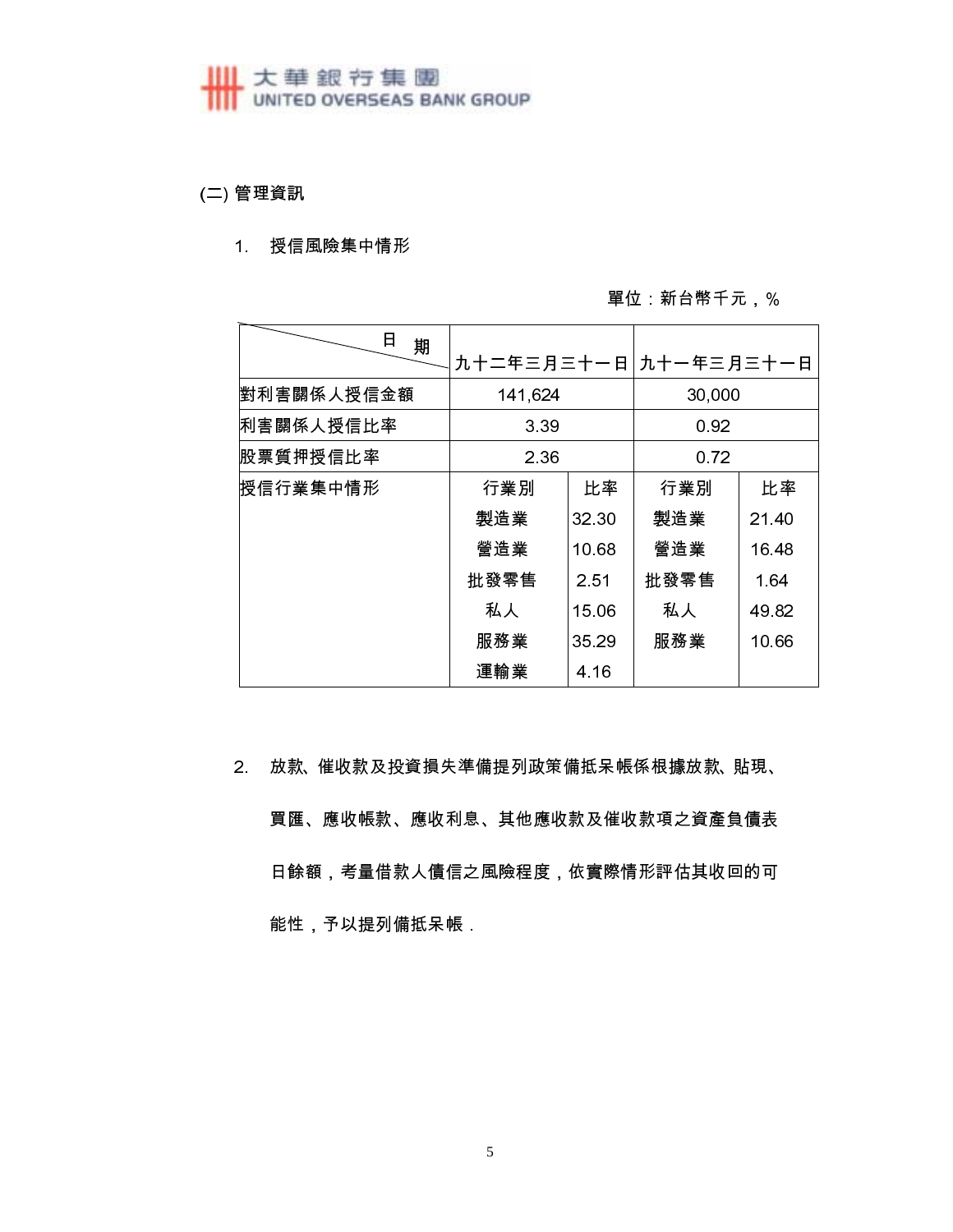3 特殊記載事項

民國九十二年三月三十一日

單位 新台幣千元

|                    | 案由及金額 |
|--------------------|-------|
| 最近一年度負責人或職員因業務上違反法 |       |
| 令經檢察官起訴者           | 無     |
| 最近一年度違反銀行法經處以罰鍰者   | 無     |
| 最近一年度缺失經財政部嚴予糾正者   | 無     |
| 最近一年度因人員舞弊、重大偶發案件或 |       |
| 未切實依「金融機構安全維護注意要點」 |       |
| 規定致發生安全事故其年度個別或合計實 |       |
| l際損失逾五千萬元者         | 無     |
| 其他                 | 無     |

註:最近一年度係指自揭露基準日往前推算一年

三、 獲利能力

#### 單位 %

| Æ<br>度 |         |         |
|--------|---------|---------|
| 項<br>目 | 九十二年第一季 | 九十一年第一季 |
| 資產報酬率  | 0.11    | 0.12    |
| 淨值報酬率  | 8.2     | 573     |
| 純益率    | 23 20   | 16 98   |

註

資產報酬率 = 稅前損益÷平均資產 淨值報酬率 = 稅前損益÷平均淨值 純益率 = 稅前損益÷營業收入 稅前損益係指當年一月累計至該季損益金額

本表於各季揭露獲利能力,換算為年基準數字以年率表示,並應註明之。